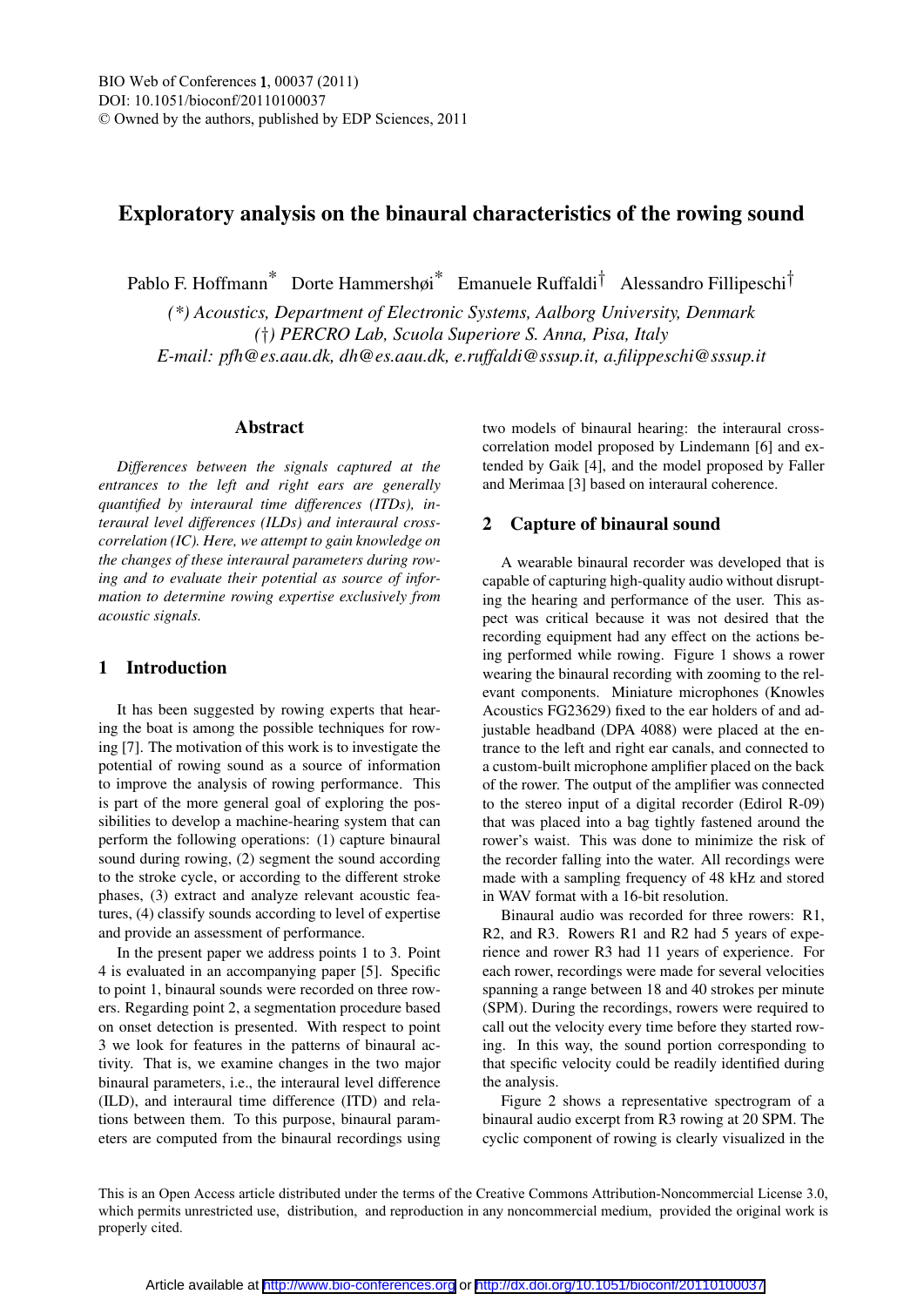

Figure 1: Illustration of a rower wearing the binaural recorder. The microphones are placed at the entrance to the ear canal.



Figure 2: Spectrogram of binaural audio captured at the left (top panel) and right (bottom panel) ears during a 20-strokes-per-minute session.

spectrogram by the periodic increase in acoustic energy and bandwidth that occurs roughly every 3 seconds. Each of the periods represents a rowing stroke. According to the international rowing federation, a rowing stroke is divided into four phases: catch or entry, drive, finish and recovery. The time instance of the energy in the spectrogram corresponds to the finish phase, and, as further discussed below, served to identify the boundaries between stroke cycles in the audio segmentation procedure.

#### 3 Audio Segmentation

The energy increment by about 20-30 dB over a frequency range of 200–8000 Hz that is observed roughly every 3 s in the spectrogram of Figure 2 is the sound event corresponding to the finish phase. From a purely acoustic perspective the finish phase appears to be the only reliable sound event for the segmentation of rowing sound based exclusively on acoustic information.

Audio was segmented in a semi-automatic way, namely, by visually inspecting spectrograms together with an onset detection algorithm. A suitable choice for the segmentation of the rowing sound is the detection of the onset times of the finish phase. Many onset detection algorithms have been proposed for music signals [2]. Among these algorithms, a simple and general approach is based on tracking changes in the spectrum of the sound by computing the difference between successive short-term Fourier spectra on a frame-based processing. This difference is typically referred to as the *spectral flux*, and can be expressed by the equation:

$$
SF(n) = \sum_{k=0}^{K-1} H(|X(n,k)| - |X(n-1,k)|)
$$
 (1)

where  $k$  and  $n$  are the frequency and time indexes respectively, X is the short-term Fourier signal, and  $H(x)=(x + |x|)/2$  is the half-way rectifier function used to count only those frequencies where there is an increase in energy, thus keeping onsets and disregarding offsets. The frame-based processing was performed as follows. A Hamming window of 30-ms duration (1440 samples) was employed and a window shift equal to 10 ms was used (480 samples), meaning an analysis rate of 100 Hz. For each frame a Fast Fourier Transform was applied using a size of 2048 points (frames were zero-padded). The resulting spectral flux signal was smoothed using a Savistky-Golay filter (2nd order polynomial degree) and a sliding window of 32 points. Signals were normalized to have zero mean and a standard deviation equal to 1. This process was applied to the left and right audio signals separately and thresholds were computed as the root-mean square of the onset signals. Figure 3 shows an example of the computed onset function  $f(n)$  with the selected onsets corresponding to the peaks of the function. The selection of a peak in  $f(n)$ was based on the following criteria:

$$
f(n) > f(k)
$$
 for all k such that  $n - w \le k \le n + w$ 

where  $w = 3$  is the size of the window used to find a local maximum. As a first approximation to evaluate the accuracy of the segmentation procedure an autocorrelation of the onset function was computed. Figure 4 shows an autocorrelation function along with an indication of the time location of the first peak and how this peak relates to the rowing speed. The time index corresponding to the first peak of the autocorrelation function multiplied by the size of the window shift in miliseconds can provide an estimate of the speed. Since the speed of the rower was known in advance it is possible to compare the estimated speed with the real one and therefore evaluate the quality of the segmentation procedure. The smaller the error between the known speed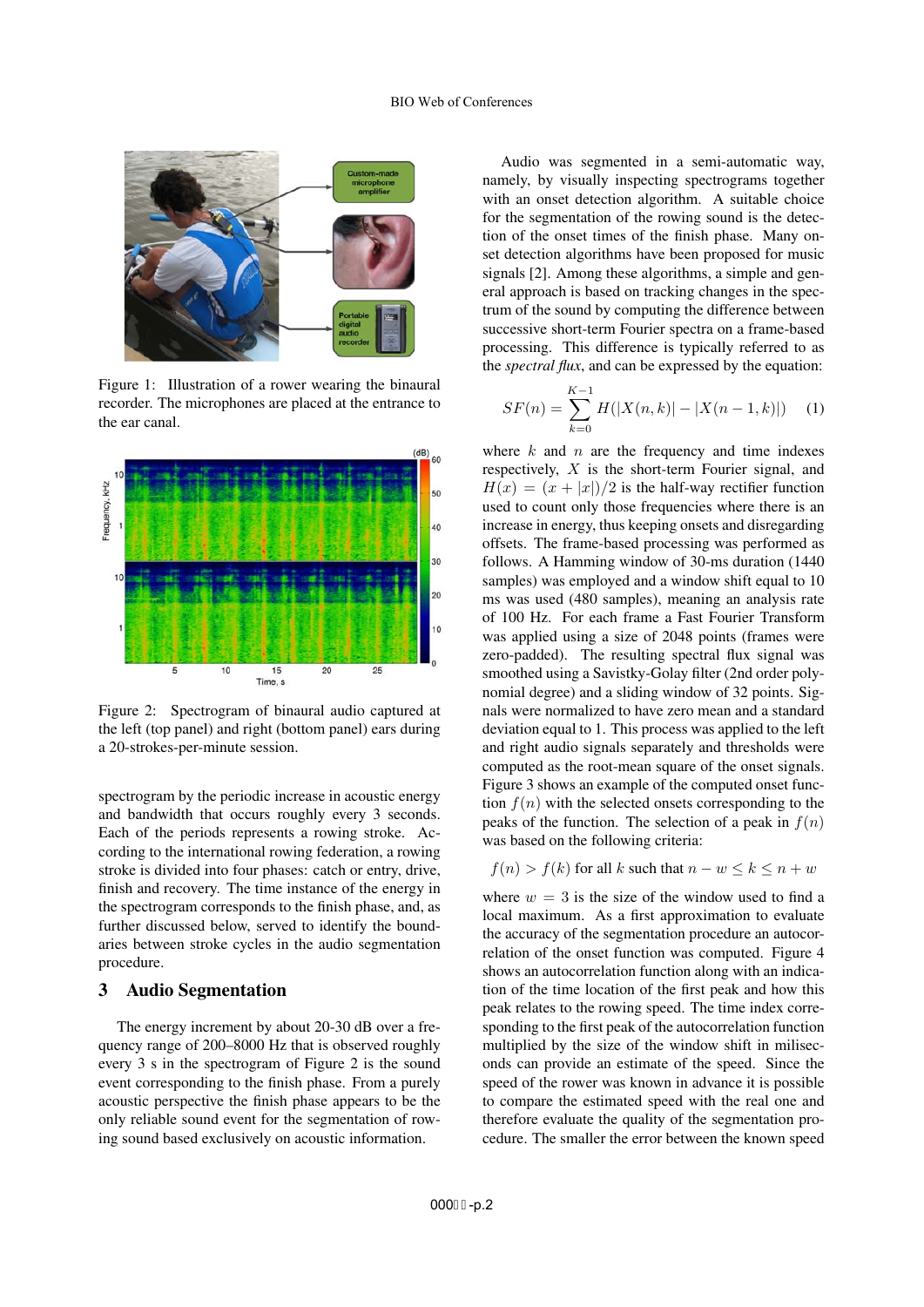

Figure 3: Onset function obtained for a rowing sound with a speed of 40 SPMs. Detected peaks are shown by circles. The dashed line indicates the selection threshold (see text).



Figure 4: Autocorrelation of the onset function shown in Figure 3. The time lag of the first (actually second) peak is shown to be 1.53 s.

and the estimate the better the segmentation procedure. For the particular example in Figure 4 the index of the first peak is 153, which, multiplied by 10 ms (window shift) results in a time lag of 1.53 s. This value would correspond to a speed of about 39 SPM. The expected velocity was 40 SPM with an associated stroke duration of 1.5 s, and thus an error of about 2% was the result of the speed estimation. This error margin was acceptable considering that the procedure was complemented with visual inspections of the spectrograms. In this work the segmentation procedure was applied to binaural signals for only three velocities. Table 1 provides a summary of the number of segments obtained for each rower and velocity.

## 4 Binaural activity pattern

The Lindemann-Gaik binaural model [6, 4] implemented in the Auditory Modeling Toolbox (AM-Toolbox) [1] was used to compute binaural patterns. This binaural model is based on a running interaural cross correlation process for the estimation of interaural time difference (ITD), and a contralateral-inhibition mechanism responsible for processing interaural level differences (ILD). This mechanism sharpens the peaks in the cross-correlation helping in resolving ambiguities caused when two sources have similar ITDs. The model proposed by Faller and Merimaa computes ILDs and ITDs based on the interaural coherence (IC). Both models consisted of similar processing stages before the binaural processor: cochlear filtering by a filter bank, and inner hair cell transduction by half-wave rectification and low-pass filtering. The output of the Lindemann-Gaik model is a three-dimensional matrix with time, time lag (Tau), and frequency channel as their dimensions. The output of the Faller-Merimaa model is a set of ILDs, ITDs, and ICs as a function of time.

Figures 5(a)–(c) show computed binaural patterns for the three velocities: 20, 31, and 40 SPM. Each panel displays a 2D representation computed by integrating the cross-correlation output across frequency channel (averaged across audio segments). Darker areas represent higher interaural correlations. The dark region observed at about 1 s in most panels corresponds to the finish phase, and indicates that the sound event associated to the finish phase appears to be formed by a distributed sound source. From a qualitative viewpoint, there are no obvious or systematic differences between the binaural patterns across rowers or velocities. For instance, distinctive differences between rower R3 (the most experienced) and rowers R1 and R2 could have served as features to differentiate performance. In spite of the lack of qualitative differences, common patterns across rowers and velocities can also be advantageous. For example, it is interesting to note that if a parametric representation of the rowing sound

Table 1: *Number of audio segments per rower and velocity.*

| Velocity (SPM) |     |    |
|----------------|-----|----|
| 20             | -31 | 40 |
| 22             | 28  | 18 |
| 19             | 30  | 20 |
| 22             | 21  | 13 |
|                |     |    |